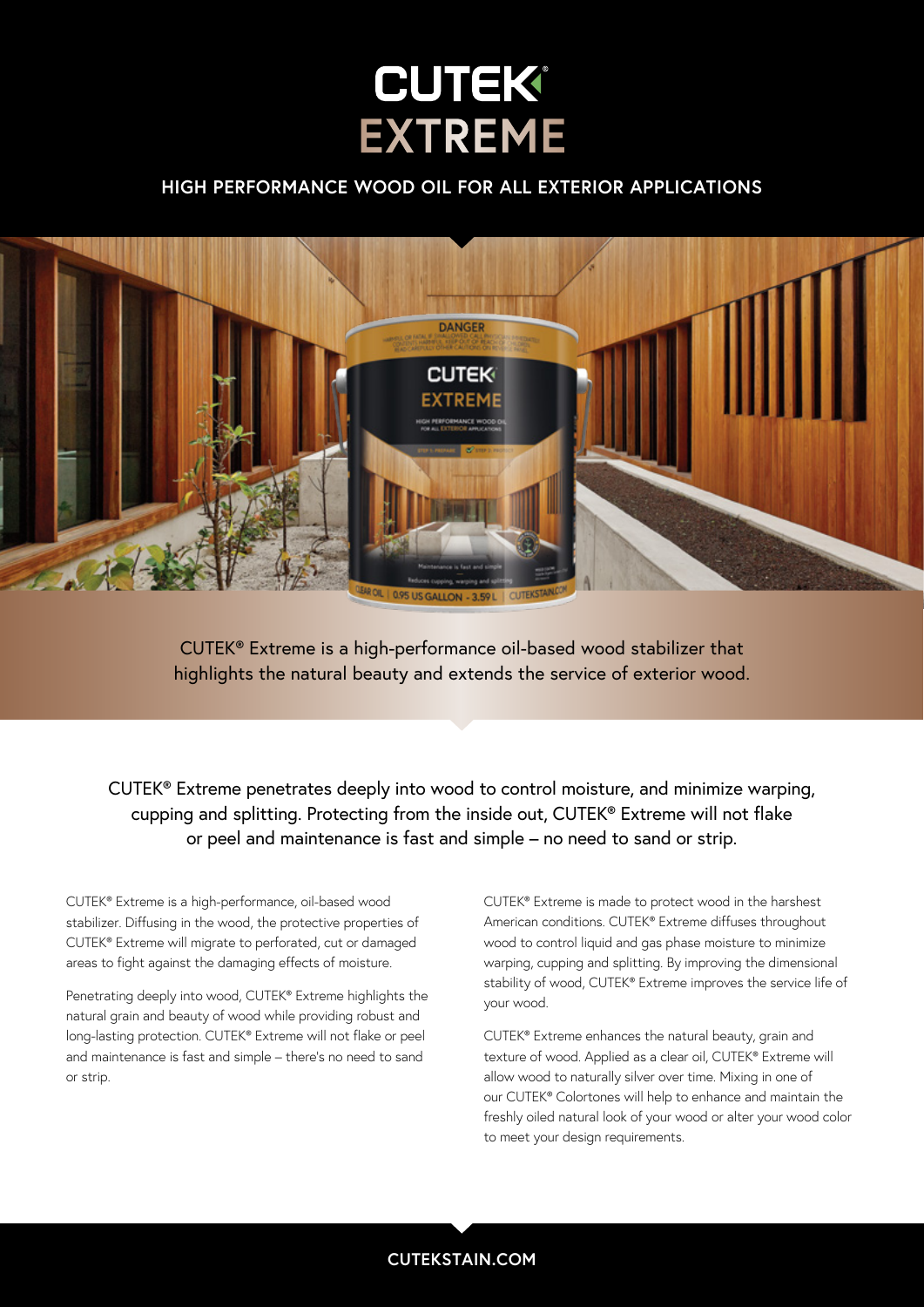

# **WHY CUTEK® EXTREME?**

**—**

**—**

- **• Stabilizes your wood** Significantly reducing splitting, warping and cupping with a unique self-healing effect.
- **• Simple and easy to use** No technical experience necessary.
- **• Maintenance is fast and simple** No need to sand or strip, just simply clean and recoat.
- **• No flaking or peeling** Instead, the coating is designed to fade with time.
- **• Cost effective** Up to 2x the coverage rate of most wood coatings.
- **IMPORTANT INFORMATION**
- **• Your wood is the star!** Enhances the natural color and grain of your wood.
- **• Sustainable choice** Significantly extends the service life of wood.
- **• Long-term, cumulative protection** Stays active inside your wood to protect from the inside out.
- **• CUTEK® cares** We plant one tree for every can of CUTEK® Extreme sold.

CUTEK® Extreme is a high-performance, oil-based wood stabilizer. It has been designed to protect wood from the inside out while allowing it to gradually fade over time without peeling, cracking or splitting. CUTEK® Extreme will penetrate and diffuse deeply into your wood to repel moisture, enhance dimensional stability and improve service life. Anything that might prevent this penetration/diffusion, such as an existing coating (not CUTEK® oil), retained moisture, or insufficient time between coats, must be avoided or corrected before applying CUTEK® Extreme.

CUTEK® Extreme penetration/diffusion times can vary significantly depending on ambient temperature and weather exposure, as well as species, porosity, density and moisture content of your wood. Because of the wide range of applications possible for CUTEK® Extreme and different factors affecting penetration/diffusion time, it is vital that the end user determine the suitability of CUTEK® Extreme for their specific project by testing a sample area first, especially if speed of drying is important for your project. CUTEK® Extreme is not suitable for use on food preparation surfaces.

## **When using CUTEK® Extreme, you should avoid:**

- **• Wet wood, or wood with a high moisture content:** Your wood should contain a maximum moisture content of 17% as anything higher can significantly delay the penetration process. If this happens, CUTEK® Extreme may sit on the surface and eventually go tacky without diffusing properly into the wood.
- **• Cold weather:** In cold weather, CUTEK® Extreme will become thicker and too much oil may be applied as a result. Warm the oil by placing in a sunny/warm spot before application to make it thinner and enhance penetration.
- **• Too many coats too soon:** CUTEK® Extreme needs to completely diffuse and dry fully before the next coat is applied. Your wood should be completely dry and non-greasy before recoating. To test: press a tissue or rag on the wood and if there is no transfer it is dry.
- **• Existing oil, stain or paint coating on the surface of your wood:** Existing film coats may act as a barrier to CUTEK® Extreme penetration/diffusion. CUTEK® Extreme must be applied to clean, bare and dry wood, and previous coatings must be properly removed PRIOR to application of CUTEK® Extreme.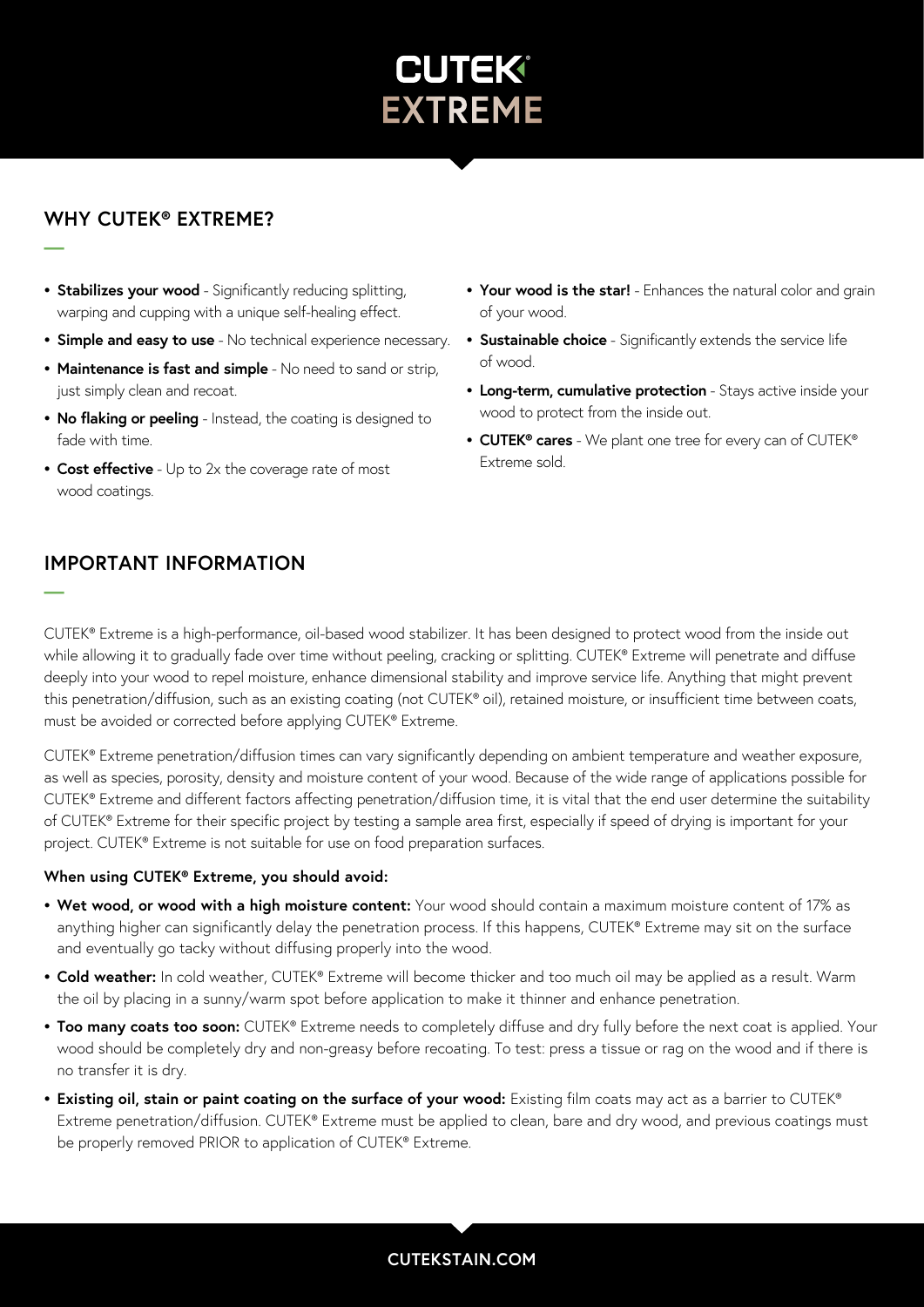

## **Disclaimer**

CUTEK® will not accept liability for:

- the application of incorrect color to any substrate for any reason.
- the application of CUTEK® Extreme to wood with a moisture content greater than 17%.
- the application of CUTEK® Extreme to any substrate with a pre-existing coating.

#### **UNDERSTANDING CUTEK® COLORTONES**

It is important to understand that CUTEK® Extreme is a penetrating oil designed to enhance the natural color and grain of wood. CUTEK® Extreme is sold as a clear oil which can be used to protect the wood from moisture and moisture related movement such as cupping, warping and splitting. Using just the clear oil will protect the wood, providing stability and structural integrity while allowing it to naturally lighten to produce a silver, weathered patina over time. The soft natural lightening and silvering of the wood represents a low care option and is becoming an increasingly popular way to leave wood in weather exposed settings.

Wood projects using clear CUTEK® Extreme oil that have silvered can easily be returned back to the wood's original color using CUTEK® Wood Reviver and high pressure washing followed by further applications of CUTEK® Extreme clear oil.

However, if you desire to maintain the original color of the 'freshly oiled' wood then you need to purchase a CUTEK® Colortone to add to the clear CUTEK® Extreme. It is important that the Colortone that you choose is suited to your selected wood as it should further enhance the natural color and grain and help to maintain its "natural" color over a longer period of time.

#### **What to expect when using CUTEK® Colortones**

Most wood care products on the market leave a buildup of material on the surface of the wood. In the short term this provides more color, but in the long term the finish can be prone to peeling and flaking, which requires time and money to repair.

The CUTEK® system is unique because color is designed to fade, ware, or erode over time and with use rather than peel or flake. New smooth wood that's exposed fully to the weather will lighten faster after installation than older, rougher woods over the same time period. A follow up application of CUTEK® Extreme Colortoned oil after the initial weathering period will provide much greater Colortone intensity and durability as the wood becomes rougher and more absorbent of pigment over time.

#### **How to increase color intensity on new wood**

New wood is milled smooth and often has a mill glaze which will greatly restrict the initial color adhesion of any pigment. Better results can be achieved by creating a rougher surface and preparing the wood using CUTEK® Wood Reviver in combination with a high-pressure washer. Sanding the new wood with 80 grit paper will give even better results as it removes mill glaze and creates a much rougher surface which will enable greater color intensity. Note: The rougher the surface of the wood, the greater the color intensity and durability. Rough sawn or heavy brushed wood profiles will take more oil and color so a much bolder color contrast can be achieved. The amount of mill glaze, if any, that is present on any job can vary significantly depending on species density, and machining method used. Note: Sanded surfaces should be vacuumed or washed thoroughly to remove all loose wood and dust.

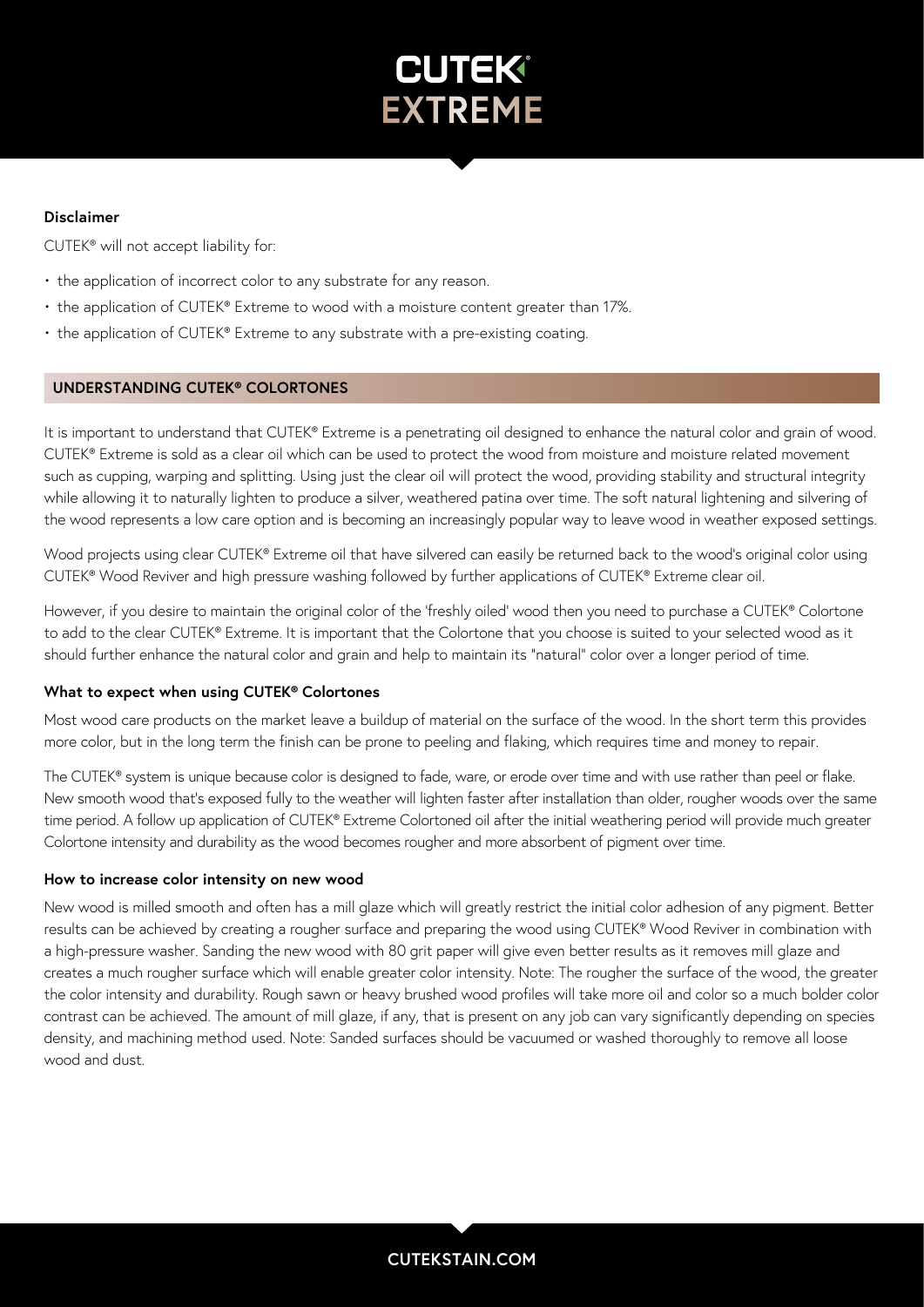



Note: These colors are an indication only. Color may vary depending on many factors including application and the condition and species of wood.

# **DIRECTIONS FOR USE**



#### **SAFETY AND PRECAUTIONS**

Before you begin to Prepare and Protect your wood, note the hazards and precautions on the product label and ensure that you have obtained and know how to use the correct safety equipment. CUTEK® Extreme is a hazardous chemical. It is important to refer to the health and safety considerations listed in the Safety Data Sheet (SDS) prior to starting your project. When using CUTEK® Extreme all adjacent surfaces and vegetation must be adequately protected. A full list of precautions and the SDS is available at www.cutekstain.com.

DO NOT SWALLOW DO NOT USE on surfaces which come into direct contact with foodstuffs. DO NOT USE on surfaces which come into direct contact with the ground.

For wood substrates only.

**CUTEKSTAIN.COM**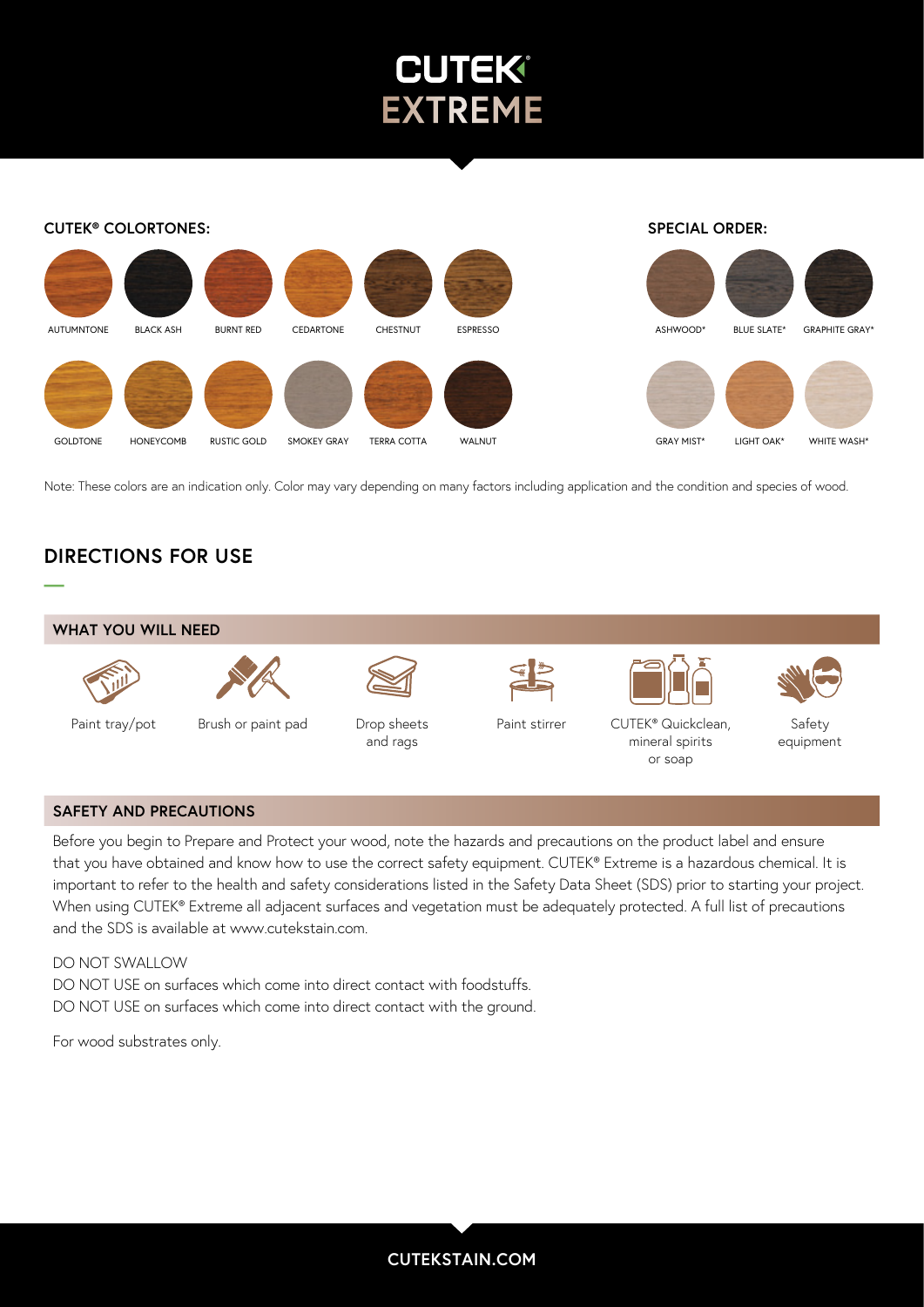

## **COVERAGE GUIDE**

These figures represent typical averages for common decking and cladding species and are to be used as a guideline only.

| New woods, dressed            | 400-800 ft <sup>2</sup> /gal |
|-------------------------------|------------------------------|
| Old restored wood, dressed    | 250-350 ft <sup>2</sup> /gal |
| New wood, rough sawn          | 250-300 ft <sup>2</sup> /gal |
| Old restored wood, rough sawn | 150-250 ft <sup>2</sup> /gal |
| Shingles and shakes           | 84-212 ft <sup>2</sup> /gal  |

#### **STEP 1 PREPARE**

Before using CUTEK® Extreme, ensure the wood to be coated is clean, non-greasy and dry (moisture content must be less than 17%). You must appropriately prepare your wood BEFORE applying CUTEK® Extreme.

#### **If you have… NEW WOOD:**

Your wood must be bare, clean and dry before applying CUTEK® Extreme. If your wood presents with surface contaminants such as stains caused by water, iron, or tannins, or has mill glaze, we recommend using CUTEK® Wood Reviver prior to application of CUTEK® Extreme.

## **If you have… OLD, GRAYED OR WEATHERED UNCOATED WOOD:**

Old, dirty, stained or gray weathered wood should be prepared and restored by first applying CUTEK® Wood Reviver which will remove the gray and reinstate the original natural color, grain and beauty of your wood prior to application of CUTEK® Extreme.

#### **If you have… WOOD PREVIOUSLY COATED WITH A NON-CUTEK® COATING:**

CUTEK® Extreme must be applied to bare wood. This allows the CUTEK® oil to freely penetrate/diffuse into your wood. Previous film forming coatings such as stains, linseed oil, paint, polyurethane, water-based oils, etc. can inhibit this penetration/diffusion and must be removed first with CUTEK® Wood Stripper and CUTEK® Wood Reviver prior to the application of CUTEK® Extreme. In some circumstances complete removal of previous coatings by machine sanding/abrasion can also be a suitable preparation method.

# **If you have… WOOD PREVIOUSLY COATED IN CUTEK® Extreme:**

Prepare for a maintenance recoat of CUTEK® Extreme by using CUTEK® Quickclean to remove grease, grime and other dirt from your wood. If maintenance has been neglected for a long period of time and the wood has either grayed, become heavily stained by tannins or iron, or if there is an excessive build-up of CUTEK® Colortone, use CUTEK® Wood Reviver to refresh your wood prior to recoating.

**CUTEKSTAIN.COM**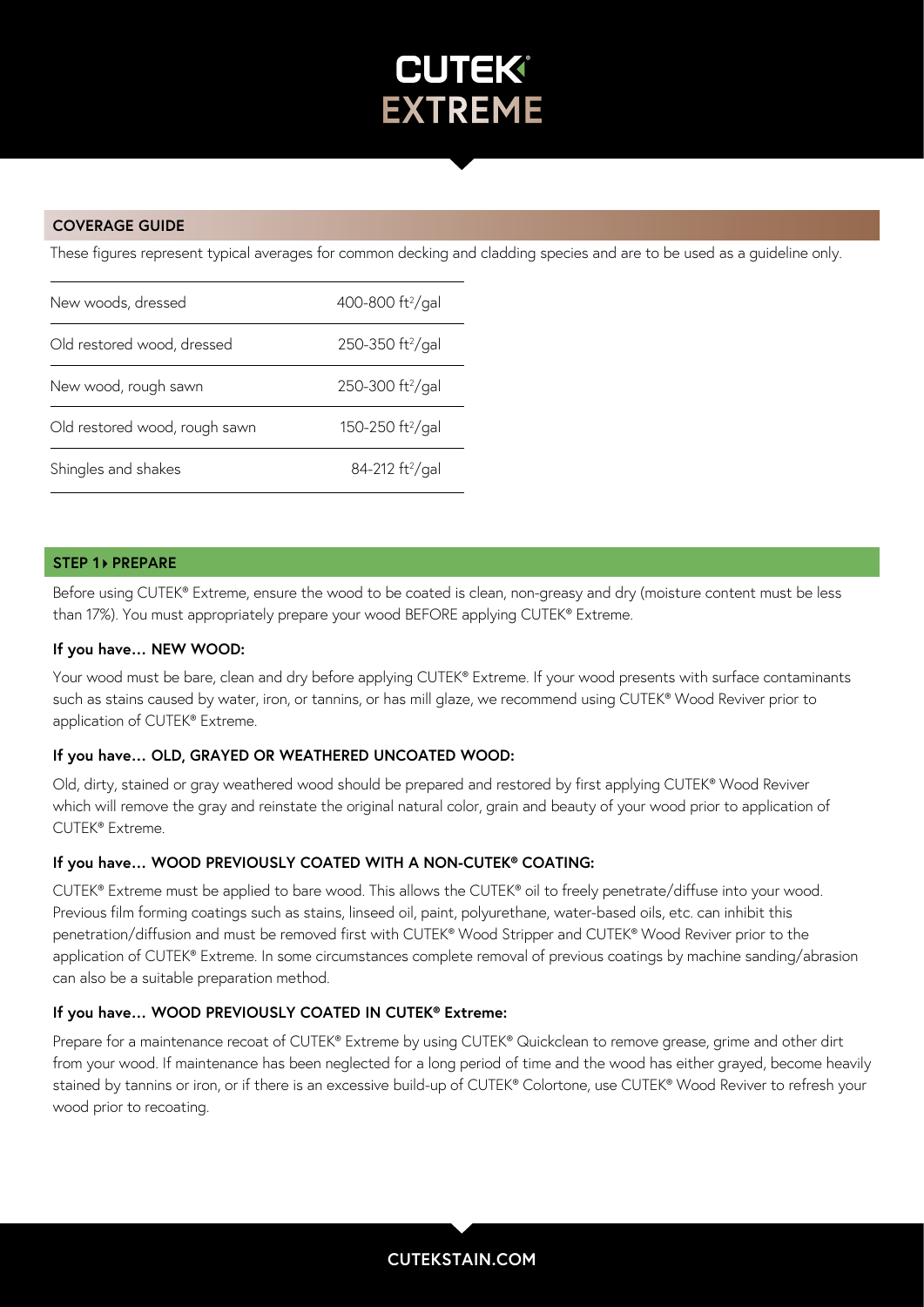

#### **STEP 2 ▶ PROTECT**

**BEFORE YOU PROTECT:** After preparing your wood, it will need to be completely dry prior to coating with CUTEK® Extreme. **It is very important that your wood is clean, non-greasy and dry with a moisture content of less than 17%.**

**WEATHER:** Once applied, CUTEK® Extreme generally requires 3-5 days of warm, dry and sunny conditions to facilitate full penetration/diffusion (dried) and an even color finish; check your weather forecast before applying.

**CUTEK® COLORTONE:** Clear, un-tinted CUTEK® Extreme will allow your wood to naturally lighten/silver/gray when exposed to sunlight while retaining its protective characteristics. Unless you want a clear finish that will naturally lighten/silver/gray off, it is important to mix in 1 CUTEK® Colortone per .95 US gal can before use.

**APPLICATION:** Stir the CUTEK® Extreme oil thoroughly (with the added CUTEK® Colortone if desired) before and during use. Make sure you stir from the bottom of the can to ensure active ingredients are properly mixed throughout the oil.

Apply thin, even coats with a brush or paint pad applicator. TIP: CUTEK® Extreme works best when applied as a THIN COAT two or three thin coats on finished wood are much better than one or two thick coats.

For best results, ONE coat of CUTEK® Extreme should be applied to all faces of the wood prior to installing, with a SECOND coat applied to the top surface, after installation, once the first coat has completely penetrated/diffused (dried).

If applying post-construction, apply two thin coats to all accessible wood surfaces, ensuring the first coat has completely penetrated/diffused (dried) before applying the second coat.

**DRYING TIME:** Unlike traditional wood coatings, CUTEK® Extreme needs to penetrate/diffuse deeply into your wood. After coating, CUTEK® Extreme will slowly migrate into your wood to repel moisture, improve dimensional stability and extend the service life of your wood. This penetration/diffusion (drying) process varies in time for many reasons including differences in wood type (species, density, porosity, age of wood and residual moisture content) as well as environmental factors (temperature, humidity, weather).

Sometimes this drying process can take several days to complete. You will know when your wood is ready for a second coat of CUTEK® Extreme when it is completely dry and non-greasy. To test: press a tissue or rag on the wood and if there is no transfer it is dry. Please note the second coat of CUTEK® Extreme will take longer to migrate into your wood than the first coat.

**CLEAN-UP:** Equipment (including brushes) may be cleaned with CUTEK® Quickclean, mineral spirits or soap and water. If not correctly cleaned or disposed of, oily rags and other oily materials may cause combustion fires. After use you MUST immediately spread out all oily material outside to dry, by flattening them out to their full size in an airy spot at a temperature above 39°F (4ºC), or wash them thoroughly with water and detergent and rinse. Remove all oil from all clothes, tools, rags and any other materials contacted during use or as a result of an accidental spill. Ensure wash water is disposed of in accordance with local regulations.